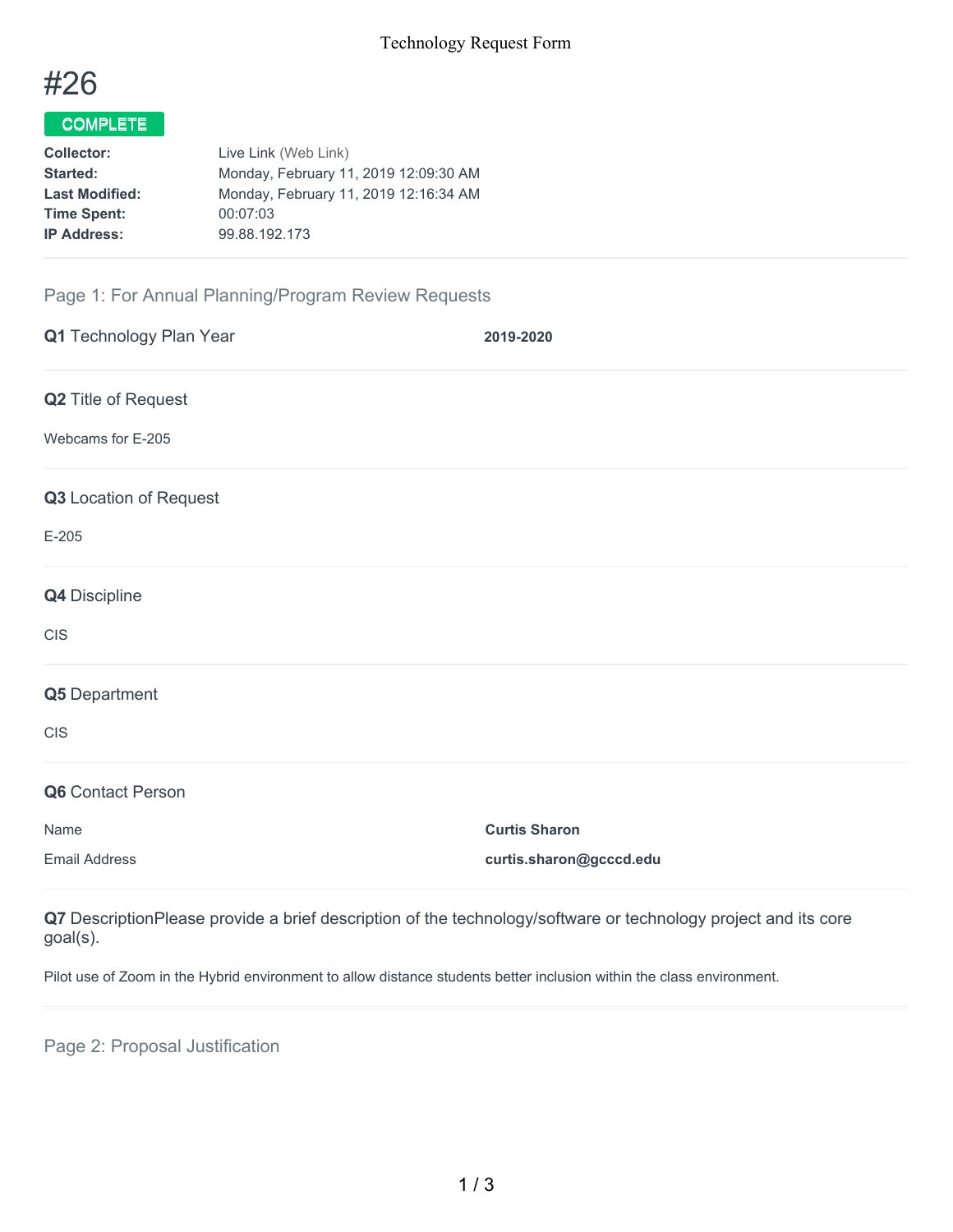#### Technology Request Form

**Q8** Please explain how the technology or enhancement supports the strategic plan. Include information on how students will be impacted and/or employees or the college or district overall. Consider whether this would this be a district-wide implementation.Which Strategic Plan priority (or priorities) are supported by this request? To access the Strategic Plan, please click here.

**Guided Student Pathways Student Validation and Engagement**

**,**

**Q9** How does the request support the above priorities?

We expect that this will help engage online students by allowing them to interact with students in the hybrid classroom.

**Q10** Who would this impact? Please select all that apply. **Students**

**Q11** How would this impact the above group(s)?

A major complaint from students enrolled in online Cisco courses is the inability to share in the classroom lecture experience. They are not able to ask questions 'in the moment' or share in the interaction of other students while discussing difficult topics. Utilizing the features of Zoom meeting, we can easily bring this technology to the classroom. The benefit to students is that they are no longer constrained by geographical proximity. Our advanced CCNP courses could include students from anywhere in California.

**Q12** Does the technology support a state-wide initiative or is it a legal mandate or in support of a legal mandate? **No**

**Q13** If yes, please explain how the technology supports a state-wide initiative or is it a legal mandate or in support of a legal mandate?

**Respondent skipped this question**

**Q14** Please be aware that projects, once approved, are typically scheduled 6 months to a year in advance. Consider the consequences if the technology/software is not implemented, upgraded or renewed.What are the consequences if the technology/software is not implemented/upgraded, or renewed? Examples: Security concerns, loss of FTES, mandates, accreditation, etc.

Loss of FTES if we are not able to meet the needs of online students.

**Q15** What is the number of students impacted per semester if the technology/software is not implemented, upgraded or renewed?

40

**Q16** What is your preferred time for implementation?

any time